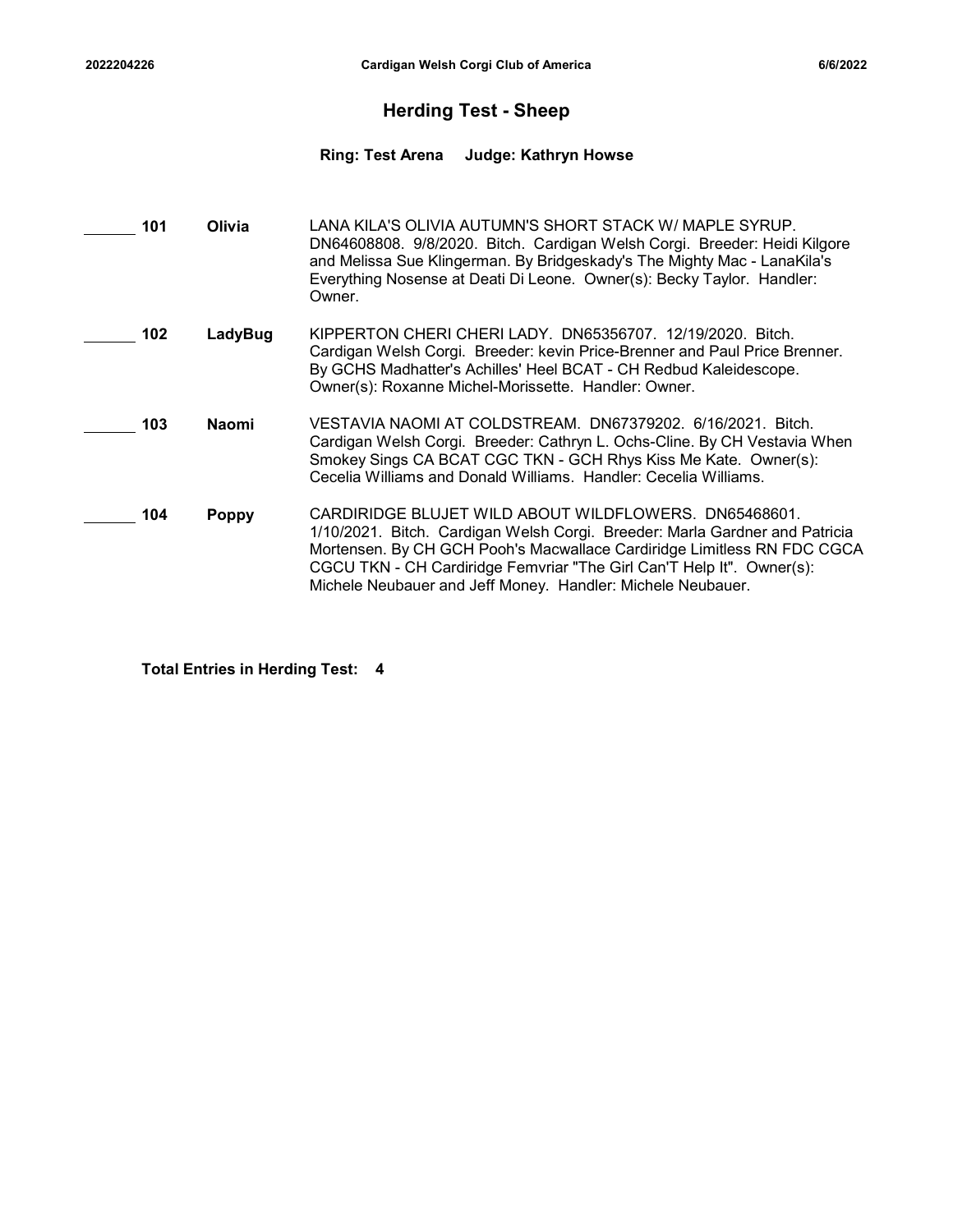### Pre-Trial Test - Sheep

<sup>2022204226</sup> Cardigan Welsh Corgi Club of America 6/6/2022 Ring: Test Arena Judge: Kathryn Howse

| 201       | LadyBug | KIPPERTON CHERI CHERI LADY. DN65356707. 12/19/2020. Bitch.<br>Cardigan Welsh Corgi. Breeder: kevin Price-Brenner and Paul Price Brenner.<br>By GCHS Madhatter's Achilles' Heel BCAT - CH Redbud Kaleidescope.<br>Owner(s): Roxanne Michel-Morissette. Handler: Owner. |  |
|-----------|---------|-----------------------------------------------------------------------------------------------------------------------------------------------------------------------------------------------------------------------------------------------------------------------|--|
| Move-ups: |         |                                                                                                                                                                                                                                                                       |  |
|           |         |                                                                                                                                                                                                                                                                       |  |
|           |         |                                                                                                                                                                                                                                                                       |  |
|           |         |                                                                                                                                                                                                                                                                       |  |

Total Entries in Pre-Trial Test: 1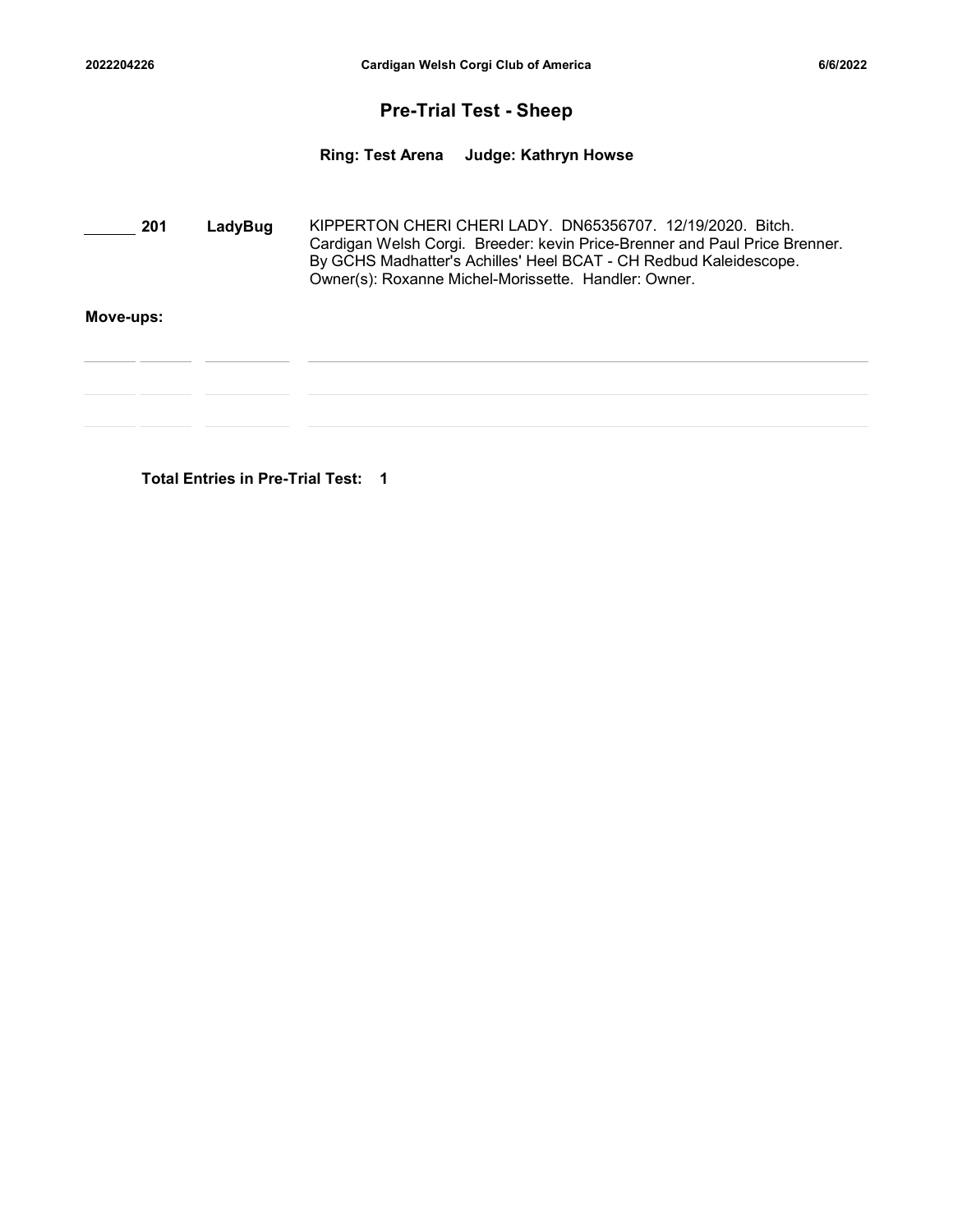### Started - A - Sheep

# 2022204226 Cardigan Welsh Corgi Club of America<br>
Started - A - Sheep<br>
Ring: Sheep Arena Judge: Terry Workman Ring: Sheep Arena Judge: Terry Workman

| 301 | <b>Elvis</b>  | BLUEFOX ELYAN ONE NIGHT @ CUT 2 CHASE PT RI CGCA FCAT CAX<br>FDC TT. DN41905503. 2/21/2015. Dog. Cardigan Welsh Corgi. Breeder:<br>Cheryl Kienast and Penni Adrian. By CH Bluefox Elyan Mind Games PT - CH<br>Elyan Story Book @Bluefox HT. Owner(s): Gerry Chase. Handler: Owner.                                |
|-----|---------------|-------------------------------------------------------------------------------------------------------------------------------------------------------------------------------------------------------------------------------------------------------------------------------------------------------------------|
| 302 | <b>Sierra</b> | ROCHARS HIGH SIERRA. DN39797407. 5/20/2014. Bitch. Cardigan Welsh<br>Corgi. Breeder: Rita Wagoner. By Bossls Riverside's Sugar Daddy - Cheysulis<br>Gypsy Blue at Rochar. Owner(s): Stephanie Teed. Handler: Owner.                                                                                               |
| 303 | <b>Dory</b>   | CH XIV KARAT WATER YOU WAITING FOR. DN50009003. 7/22/2017.<br>Bitch. Cardigan Welsh Corgi. Breeder: Sherri Hurst. By XIV Karat Playing it<br>Cool at Aubrey - XIV Karat Go Where Your Heart takey You. Owner(s): Kelli<br>Bausch and Kelli Rausch and Sherri Hurst. Handler: Kelli Bausch.                        |
| 304 | <b>Heart</b>  | CH VESTAVIA BLACK CAVIAR PT. DN61817004. 3/7/2020. Bitch. Cardigan<br>Welsh Corgi. Breeder: Cathryn Ochs-Cline. By GCH Bluefox Elyan Raining<br>Magic HSBd HIAsd - GCH Rhys Kiss Me Kate. Owner(s): Susan Long.<br>Handler: Owner.                                                                                |
| 305 | Luc           | BLUJET WICKED LONGSHOT PT. DN59219501. 7/6/2019. Dog. Cardigan<br>Welsh Corgi. Breeder: Jeff Money and Michele Neubauer. By CH Hedgerow<br>Trescor's Rio Plata HSAds HIAd AX OAJ OAP OJP OF OFP - Blujet's Wicked<br>Pixie HSAdws OAP NJP. Owner(s): Michele Neubauer and Jeff Money.<br>Handler: Jeff Money.     |
| 306 | <b>Dibs</b>   | CH CARDIRIDGE'S SOCIAL EXPERIMENT. DN62216701. 5/12/2020. Dog.<br>Cardigan Welsh Corgi. Breeder: Marla Gardner. By CH All Trade Uptown Funk -<br>CH Cardiridge I Am No Shrinking Violet. Owner(s): Mary Sue Olcott and Lauren<br>Simmermeyer, DVM. Handler: Mary Sue Olcott.                                      |
| 307 | <b>Edgar</b>  | RACONTEUR MAGIC IS AFOOT PT AX AXJ. DN59609202. 9/2/2019. Dog.<br>Cardigan Welsh Corgi. Breeder: Carolyn Embrey and Vivian Moran. By GCH<br>Kingsbury Red Dragon of Claymore - GCH Heritage Hill Playing with Magic.<br>Owner(s): Vivian Moran and Carolyn Embrey. Handler: Vivian Moran.                         |
| 308 | <b>Dobby</b>  | INDIUM FIRE ON THE MOUNTAIN. DN43867704. 9/6/2015. Dog. Cardigan<br>Welsh Corgi. Breeder: Leo Washburn and Mark Thorsen. By GCH Toreths<br>Requesting a Fly-By - Samhain's Cover Girl. Owner(s): Theresa Calter and<br>Lawrence Calter. Handler: Theresa Calter.                                                  |
| 309 | <b>Felix</b>  | CH WHITE HART FELIX FELICIS PT TKN. DN63767208. 8/15/2020. Dog.<br>Cardigan Welsh Corgi. Breeder: Barbara R. Miller. By GCH CH Timepiece's I<br>Am I Said FDC BCAT CGCA CGCU TKN ATT - GCH CH White Hart Crazy Little<br>Thing Called Love HSAds HIAds CGCA CGCU. Owner(s): Barbara N. Miller.<br>Handler: Owner. |
| 310 | <b>Bodhi</b>  | RACONTEUR MAGIC IS BREWING. DN59609204. 9/2/2019. Dog. Cardigan<br>Welsh Corgi. Breeder: Carolyn Embrey and Vivian Moran. By Kingsbury Red<br>Dragon of Claymore - Heritage Hill Playing with Magic. Owner(s): Merinda<br>Tiffany and John Spicer. Handler: Merinda Tiffany.                                      |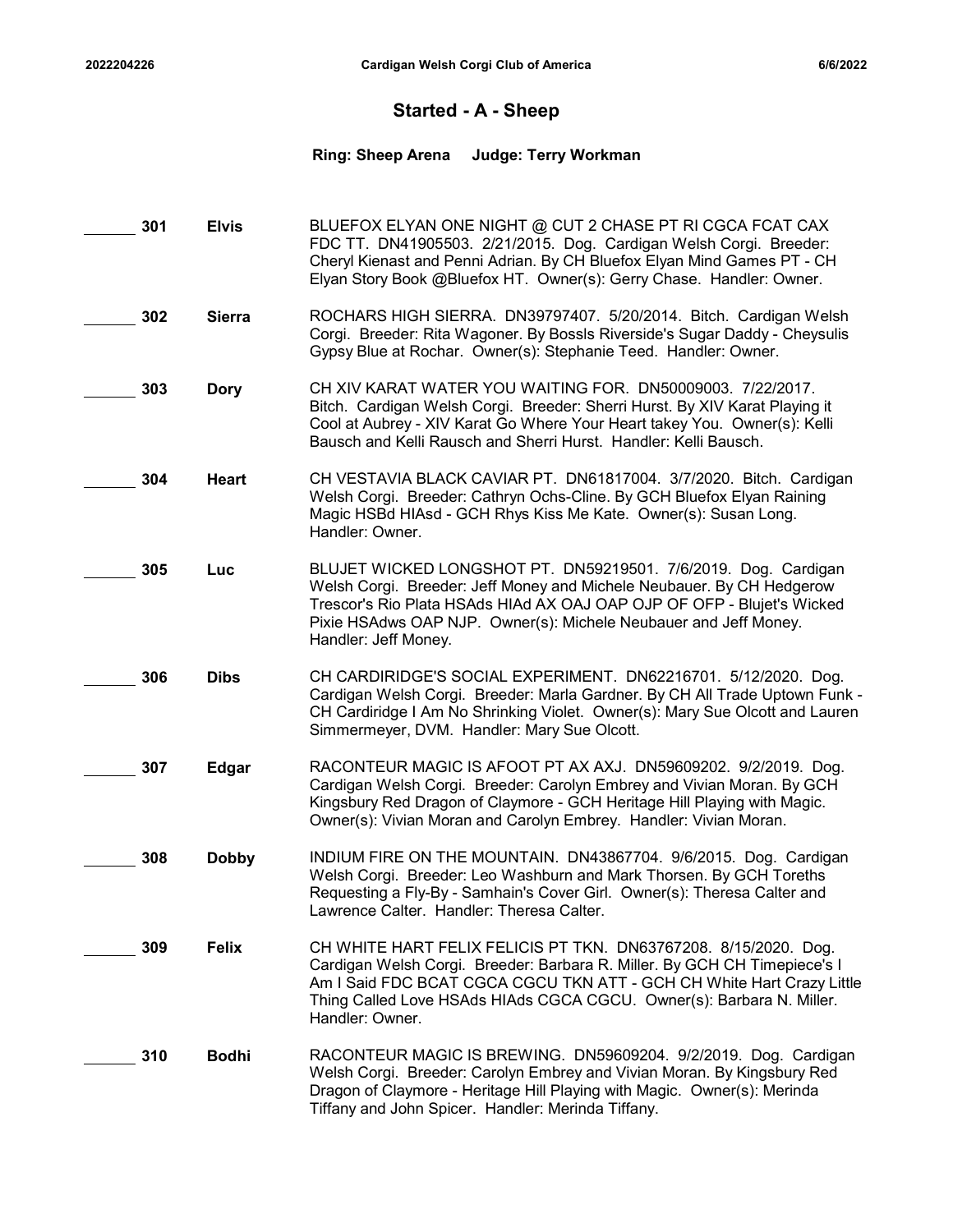| 2022204226 |              | Cardigan Welsh Corgi Club of America                                                                                                                                                                                                                                                                                                                                            | 6/6/2022 |  |  |
|------------|--------------|---------------------------------------------------------------------------------------------------------------------------------------------------------------------------------------------------------------------------------------------------------------------------------------------------------------------------------------------------------------------------------|----------|--|--|
| 311        | <b>Tenor</b> | BRAELING HAGRID'S DRAGON HT. DN62836802. 4/21/2020. Dog.<br>Cardigan Welsh Corgi. Breeder: Barbara Merickel. By CH Braeling What Is Up<br>HSAs - CH Braeling Zenyatta PT. Owner(s): Nancy Bragg and Barbara<br>Merickel. Handler: Nancy Bragg.                                                                                                                                  |          |  |  |
| 312        | <b>Bond</b>  | ARAMORA'S SHAKEN, NOT STIRRED RN HT OA OAJ OF BCAT SCN SEN<br>SBN. DN41787206. 1/16/2015. Dog. Cardigan Welsh Corgi. Breeder: Kerry<br>and Janice Teschpach. By PACH Aramora's Great Expectations CD RA OA NAJ<br>MXP3 MXPB MJP3 MJPB PAX - MACH3 PACH9 RACH Aramora's Caught You<br>Looking CD RM2 RAE2 MXC MJC MXP20 MXPC2 MJP20. Owner(s): Aimee<br>Ukasick. Handler: Owner. |          |  |  |
| Move-ups:  |              |                                                                                                                                                                                                                                                                                                                                                                                 |          |  |  |
|            |              |                                                                                                                                                                                                                                                                                                                                                                                 |          |  |  |
|            |              |                                                                                                                                                                                                                                                                                                                                                                                 |          |  |  |
|            |              |                                                                                                                                                                                                                                                                                                                                                                                 |          |  |  |

Total Entries in Started: 12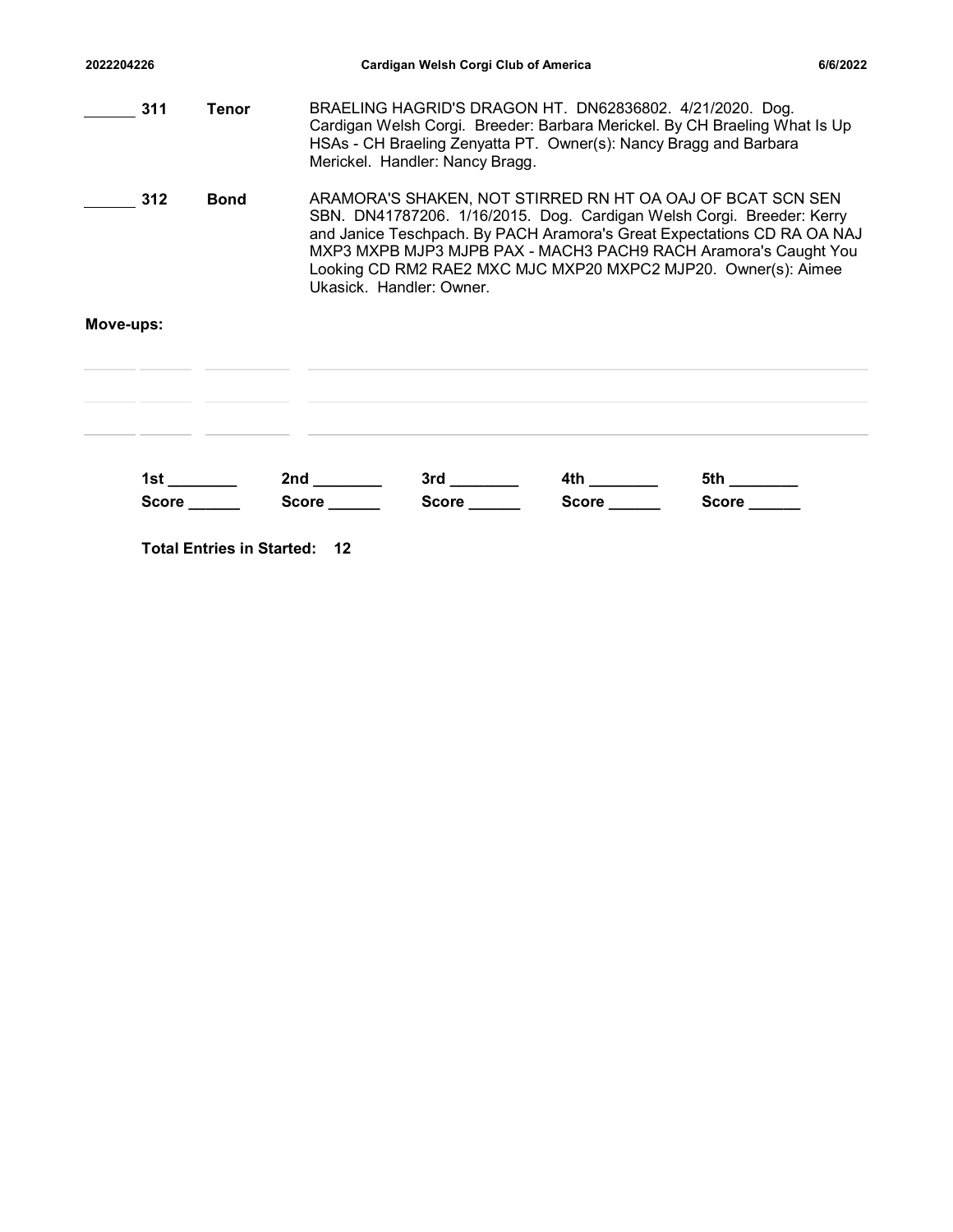### Intermediate - A - Sheep

# 2022204226 Cardigan Welsh Corgi Club of America<br>
Intermediate - A - Sheep<br>
Ring: Sheep Arena Judge: Terry Workman Ring: Sheep Arena Judge: Terry Workman

| 401       | <b>Trixie</b>                    | CH SOCIAL DREAMING MATRIX HSAD HSASM CGC. DN34507308.<br>7/14/2012. Bitch. Cardigan Welsh Corgi. Breeder: Mary Sue Olcott and Maggie<br>Cannon. By CH Social's Destination Unknown - CH Beaguile Social's Make it<br>Work. Owner(s): Mary Sue Olcott and Maggie Cannon. Handler: Mary Sue<br>Olcott.                                                |                                                |                    |                    |  |
|-----------|----------------------------------|-----------------------------------------------------------------------------------------------------------------------------------------------------------------------------------------------------------------------------------------------------------------------------------------------------------------------------------------------------|------------------------------------------------|--------------------|--------------------|--|
| 402       | <b>BenJamin</b>                  | BLUJET'S HERE WE GO AGAIN HSADS AXP NFP CA CGC VCX.<br>DN37687001. 8/29/2013. Dog. Cardigan Welsh Corgi. Breeder: Michele<br>Neubauer and Jeff Money. By Fantasy Farm Crackerjack HSAs HIAs HXAs -<br>PACH Corwynt Tayken Blujet Arrevaderci HSAds MXP5 MXPS MJP4 MJPB<br>PA. Owner(s): Michele Neubauer and Jeff Money. Handler: Michele Neubauer. |                                                |                    |                    |  |
| 403       | <b>Sexy Sadie</b>                | REDBUD'S SEXY SADIE HSAD HSAS M. DN52610604. 1/3/2018. Bitch.<br>Cardigan Welsh Corgi. Breeder: Jane Crenshaw. By CH Blu Skyy's Ziggy<br>Stardust - Redbud Pluperfect Merrymoon Savoy Truffle. Owner(s): Mary Sue<br>Olcott and Maggie Cannon. Handler: Mary Sue Olcott.                                                                            |                                                |                    |                    |  |
| Move-ups: |                                  |                                                                                                                                                                                                                                                                                                                                                     |                                                |                    |                    |  |
|           | Score                            | <b>Score Score</b>                                                                                                                                                                                                                                                                                                                                  | $3rd \underline{\hspace{2cm}}$<br>Score ______ | <b>Score Score</b> | <b>Score Score</b> |  |
|           | Total Entries in Intermediate: 3 |                                                                                                                                                                                                                                                                                                                                                     |                                                |                    |                    |  |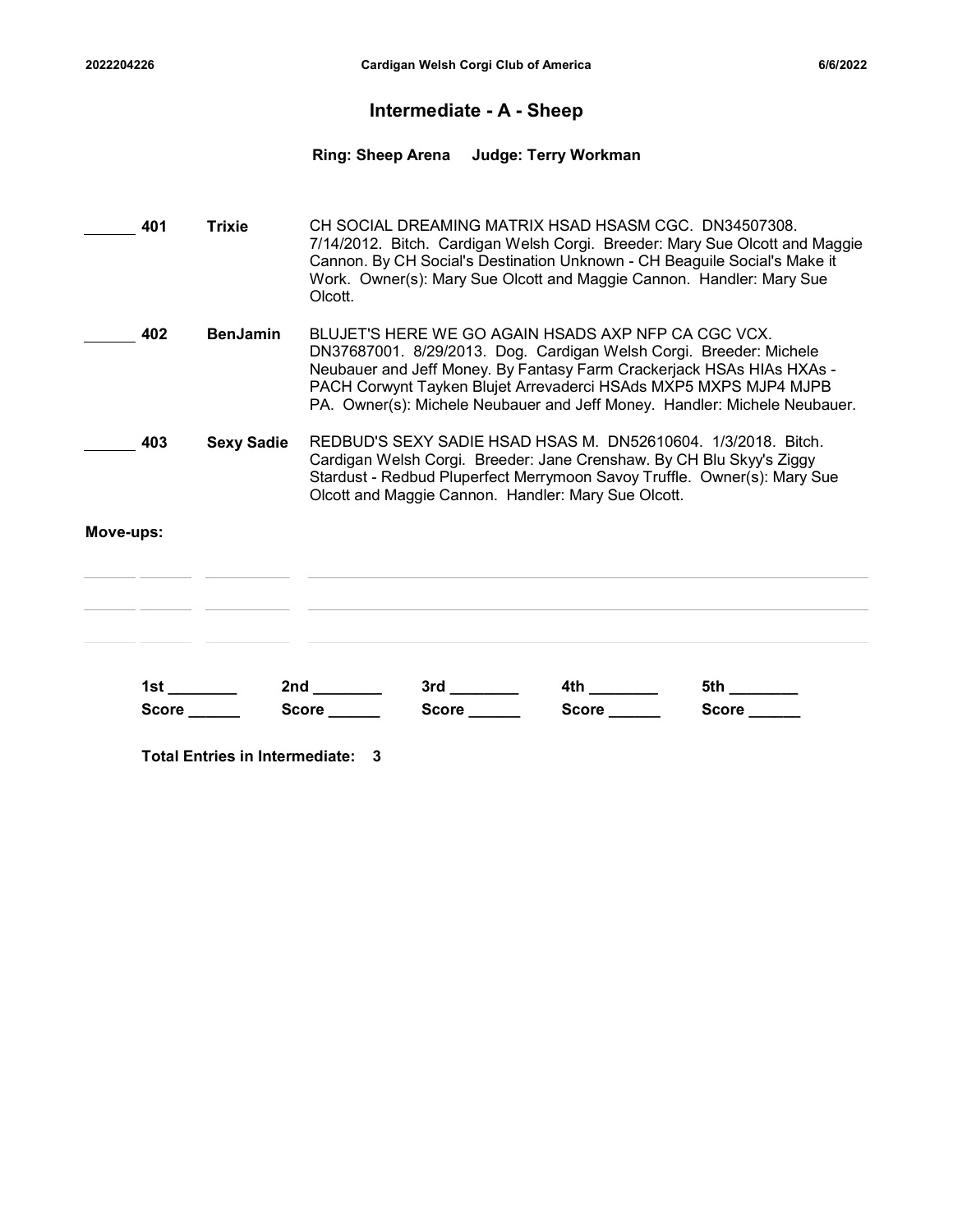### Advanced - A - Sheep

# 2022204226 Cardigan Welsh Corgi Club of America<br>Advanced - A - Sheep<br>Ring: Sheep Arena Judge: Terry Workman Ring: Sheep Arena Judge: Terry Workman

|                      | 501          | Lettie                          |                                                     | BRAELING EYES ON THE PRIZE HSASD HIASD HXAS. DN50088506.<br>3/8/2017. Bitch. Cardigan Welsh Corgi. Breeder: Barbara Merickel, Catherine<br>Chapel, and Spencer Rougemont. By CH Braeling What Is Up HSAs - GCH<br>Braeling All Tricked Out HT. Owner(s): Nancy Bragg. Handler: Owner.                                                        |                 |                                                                                                                                                                                                                          |  |  |  |  |  |
|----------------------|--------------|---------------------------------|-----------------------------------------------------|----------------------------------------------------------------------------------------------------------------------------------------------------------------------------------------------------------------------------------------------------------------------------------------------------------------------------------------------|-----------------|--------------------------------------------------------------------------------------------------------------------------------------------------------------------------------------------------------------------------|--|--|--|--|--|
|                      | 502          | <b>Stout</b>                    |                                                     | Merinda Tiffany. Handler: Owner.                                                                                                                                                                                                                                                                                                             |                 | RACONTEUR I'LL HAVE ANOTHER. DN32267501. 11/17/2011. Dog.<br>Cardigan Welsh Corgi. Breeder: Vivian Moran and Ashley Schaffter. By C-Myste<br>Baledwr Pursuit Of Happiness - Raconteur We'll Always Have Paris. Owner(s): |  |  |  |  |  |
|                      | 503          | <b>Bobby</b>                    |                                                     | GCH BLUEFOX ELYAN RAINING MAGIC HSBD HIASD. DN51199501.<br>9/20/2017. Dog. Cardigan Welsh Corgi. Breeder: Penni Adrian, Susan Long,<br>and Cheryl Kienast. By GCHB Wyncrest's You'll Be In My Heart RN HT CA<br>DCAT SWN SWA SHDN RATCHX2 - GCHS DC Mockingbird Elyan Magic<br>Moment RN CA CGCA RATS. Owner(s): Susan Long. Handler: Owner. |                 |                                                                                                                                                                                                                          |  |  |  |  |  |
| Move-ups:            |              |                                 |                                                     |                                                                                                                                                                                                                                                                                                                                              |                 |                                                                                                                                                                                                                          |  |  |  |  |  |
|                      |              |                                 |                                                     |                                                                                                                                                                                                                                                                                                                                              |                 | 5th ________                                                                                                                                                                                                             |  |  |  |  |  |
|                      | Score ______ |                                 | Score ______<br><b>Total Entries in Advanced: 3</b> | Score ______                                                                                                                                                                                                                                                                                                                                 | Score _____     | Score _____                                                                                                                                                                                                              |  |  |  |  |  |
|                      |              |                                 |                                                     |                                                                                                                                                                                                                                                                                                                                              |                 |                                                                                                                                                                                                                          |  |  |  |  |  |
| <b>High in Trial</b> |              |                                 |                                                     | <b>Score</b>                                                                                                                                                                                                                                                                                                                                 |                 |                                                                                                                                                                                                                          |  |  |  |  |  |
|                      |              | Reserve High in Trial _________ |                                                     |                                                                                                                                                                                                                                                                                                                                              | Score _________ |                                                                                                                                                                                                                          |  |  |  |  |  |
|                      |              |                                 |                                                     |                                                                                                                                                                                                                                                                                                                                              |                 |                                                                                                                                                                                                                          |  |  |  |  |  |

| Score |  |  |  |
|-------|--|--|--|
|       |  |  |  |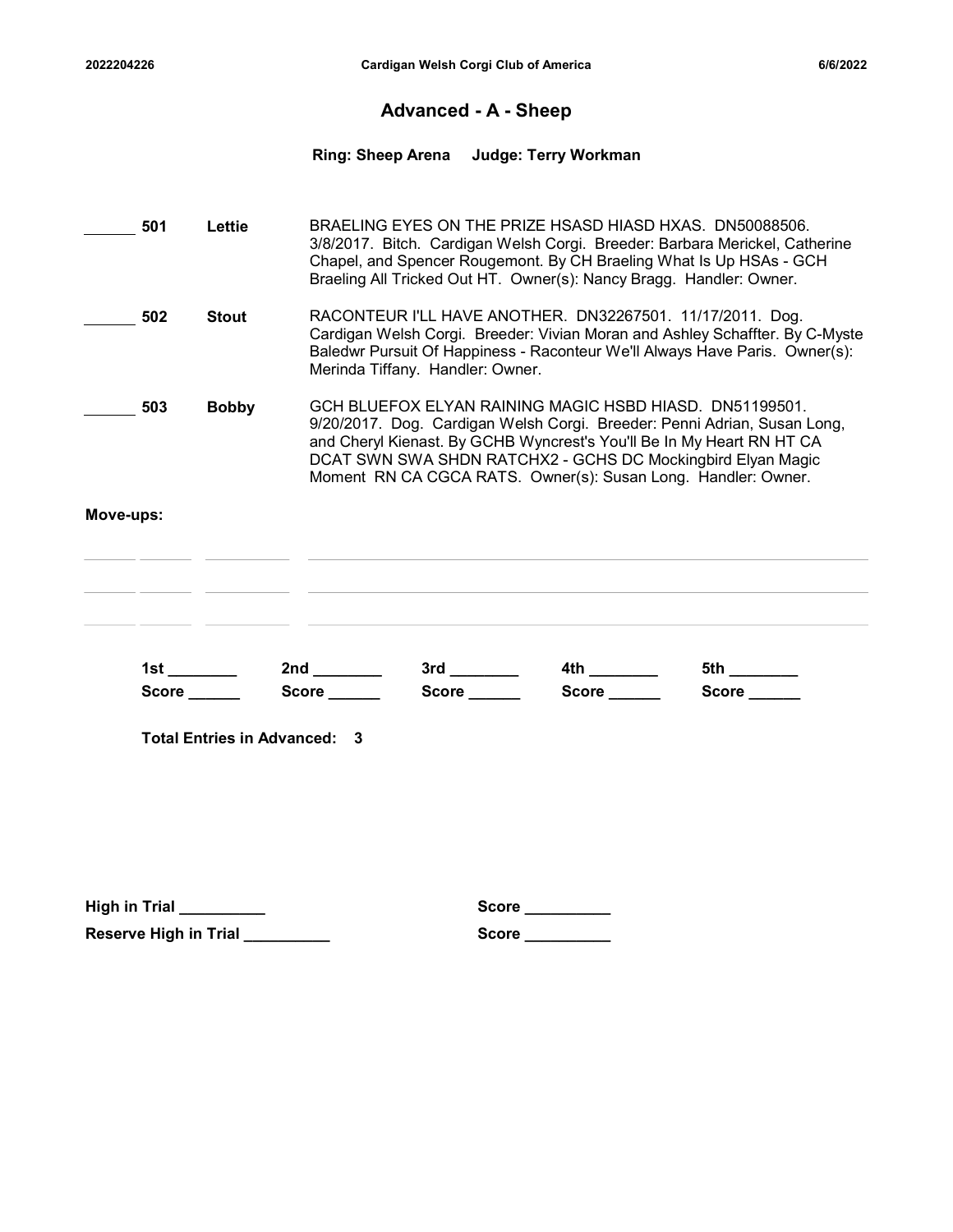### Started - A - Ducks

# 2022204227 Cardigan Welsh Corgi Club of America<br>Started - A - Ducks<br>Ring: Duck Arena Judge: Terry Workman Ring: Duck Arena Judge: Terry Workman

| 301 | <b>Bond</b>  | ARAMORA'S SHAKEN, NOT STIRRED RN HT OA OAJ OF BCAT SCN SEN<br>SBN. DN41787206. 1/16/2015. Dog. Cardigan Welsh Corgi. Breeder: Kerry<br>and Janice Teschpach. By PACH Aramora's Great Expectations CD RA OA NAJ<br>MXP3 MXPB MJP3 MJPB PAX - MACH3 PACH9 RACH Aramora's Caught You<br>Looking CD RM2 RAE2 MXC MJC MXP20 MXPC2 MJP20. Owner(s): Aimee<br>Ukasick. Handler: Owner. |
|-----|--------------|---------------------------------------------------------------------------------------------------------------------------------------------------------------------------------------------------------------------------------------------------------------------------------------------------------------------------------------------------------------------------------|
| 302 | <b>Tenor</b> | BRAELING HAGRID'S DRAGON HT. DN62836802. 4/21/2020. Dog.<br>Cardigan Welsh Corgi. Breeder: Barbara Merickel. By CH Braeling What Is Up<br>HSAs - CH Braeling Zenyatta PT. Owner(s): Nancy Bragg and Barbara<br>Merickel. Handler: Nancy Bragg.                                                                                                                                  |
| 303 | <b>Bodhi</b> | RACONTEUR MAGIC IS BREWING. DN59609204. 9/2/2019. Dog. Cardigan<br>Welsh Corgi. Breeder: Carolyn Embrey and Vivian Moran. By Kingsbury Red<br>Dragon of Claymore - Heritage Hill Playing with Magic. Owner(s): Merinda<br>Tiffany and John Spicer. Handler: Merinda Tiffany.                                                                                                    |
| 304 | <b>Felix</b> | CH WHITE HART FELIX FELICIS PT TKN. DN63767208. 8/15/2020. Dog.<br>Cardigan Welsh Corgi. Breeder: Barbara R. Miller. By GCH CH Timepiece's I<br>Am I Said FDC BCAT CGCA CGCU TKN ATT - GCH CH White Hart Crazy Little<br>Thing Called Love HSAds HIAds CGCA CGCU. Owner(s): Barbara N. Miller.<br>Handler: Owner.                                                               |
| 305 | <b>Bella</b> | CIAO BELLA AT SOVEREIGN. DN62651302. 4/22/2020. Bitch. Cardigan<br>Welsh Corgi. Breeder: Rochelle L Severance. By GRCH Wyncrest's You'll Be In<br>My Heart HT - CH Pluperfect Merrymoon Redbud Proper Italian Beauty.<br>Owner(s): Dana Hasemeier and Rick Hasemeier and Rochell Severance.<br>Handler: Dana Hasemeier.                                                         |
| 306 | <b>Dibs</b>  | CH CARDIRIDGE'S SOCIAL EXPERIMENT. DN62216701. 5/12/2020. Dog.<br>Cardigan Welsh Corgi. Breeder: Marla Gardner. By CH All Trade Uptown Funk -<br>CH Cardiridge I Am No Shrinking Violet. Owner(s): Mary Sue Olcott and Lauren<br>Simmermeyer, DVM. Handler: Mary Sue Olcott.                                                                                                    |
| 307 | Heart        | CH VESTAVIA BLACK CAVIAR PT. DN61817004. 3/7/2020. Bitch. Cardigan<br>Welsh Corgi. Breeder: Cathryn Ochs-Cline. By GCH Bluefox Elyan Raining<br>Magic HSBd HIAsd - GCH Rhys Kiss Me Kate. Owner(s): Susan Long.<br>Handler: Owner.                                                                                                                                              |
| 308 | <b>Dobby</b> | INDIUM FIRE ON THE MOUNTAIN. DN43867704. 9/6/2015. Dog. Cardigan<br>Welsh Corgi. Breeder: Leo Washburn and Mark Thorsen. By GCH Toreths<br>Requesting a Fly-By - Samhain's Cover Girl. Owner(s): Theresa Calter and<br>Lawrence Calter. Handler: Theresa Calter.                                                                                                                |
| 309 | Gidget       | TWINROC BUCKAROO BLACK SWAN PT. DN47408701. 8/8/2016. Bitch.<br>Cardigan Welsh Corgi. Breeder: Lyn Buck and Doris Slaboda. By Twinroc<br>Texas Two Step - Buckaroo Twinroc's American Girl. Owner(s): Rochelle<br>Severance. Handler: Dana Hasmeier.                                                                                                                            |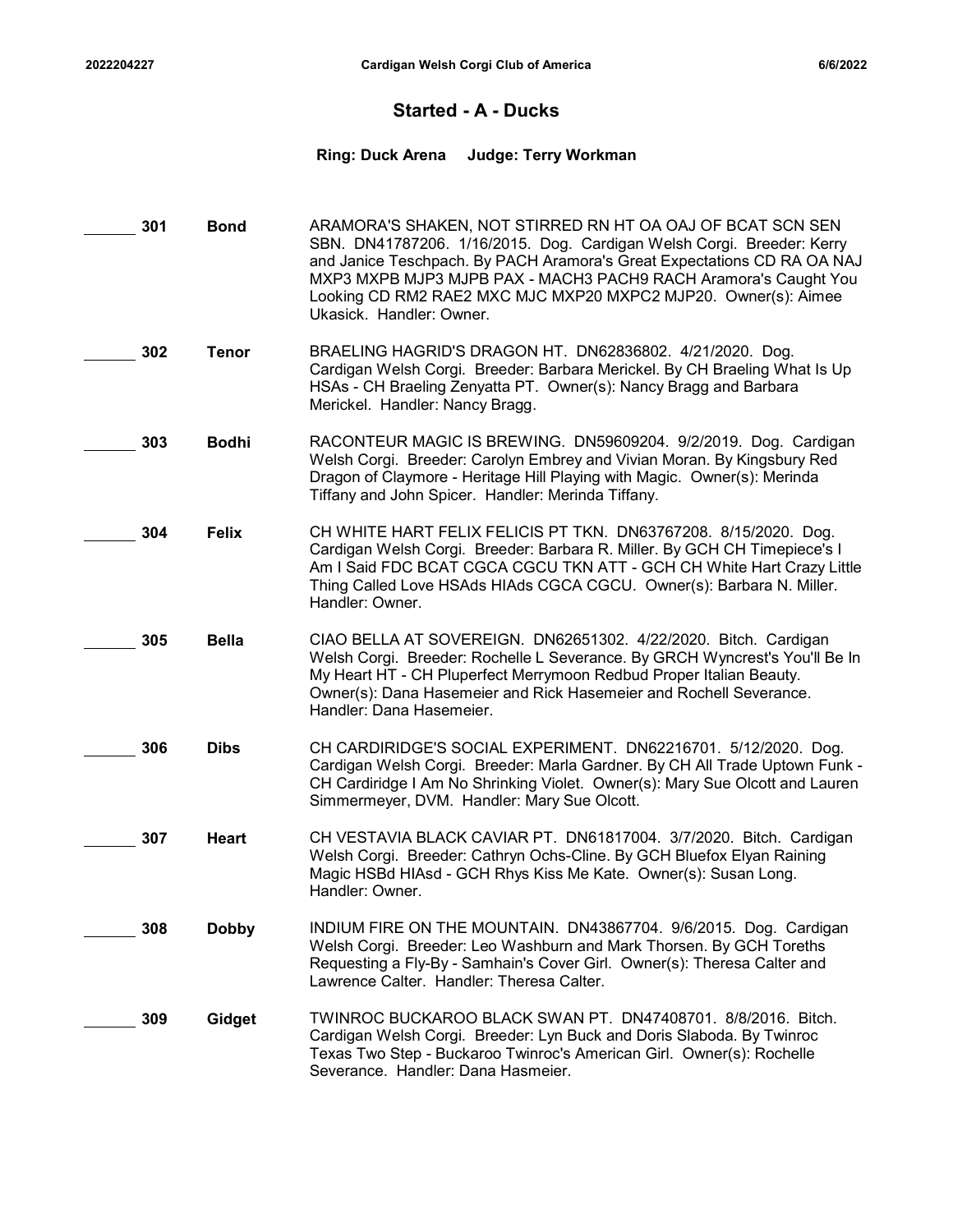| 2022204227                   | Cardigan Welsh Corgi Club of America |                                                         | 6/6/2022 |
|------------------------------|--------------------------------------|---------------------------------------------------------|----------|
| Move-ups:                    |                                      |                                                         |          |
|                              |                                      |                                                         |          |
|                              |                                      |                                                         |          |
|                              |                                      |                                                         |          |
| 1st ________<br>Score ______ |                                      | Score ________ Score _______ Score _______ Score ______ |          |
|                              |                                      |                                                         |          |

Total Entries in Started: 9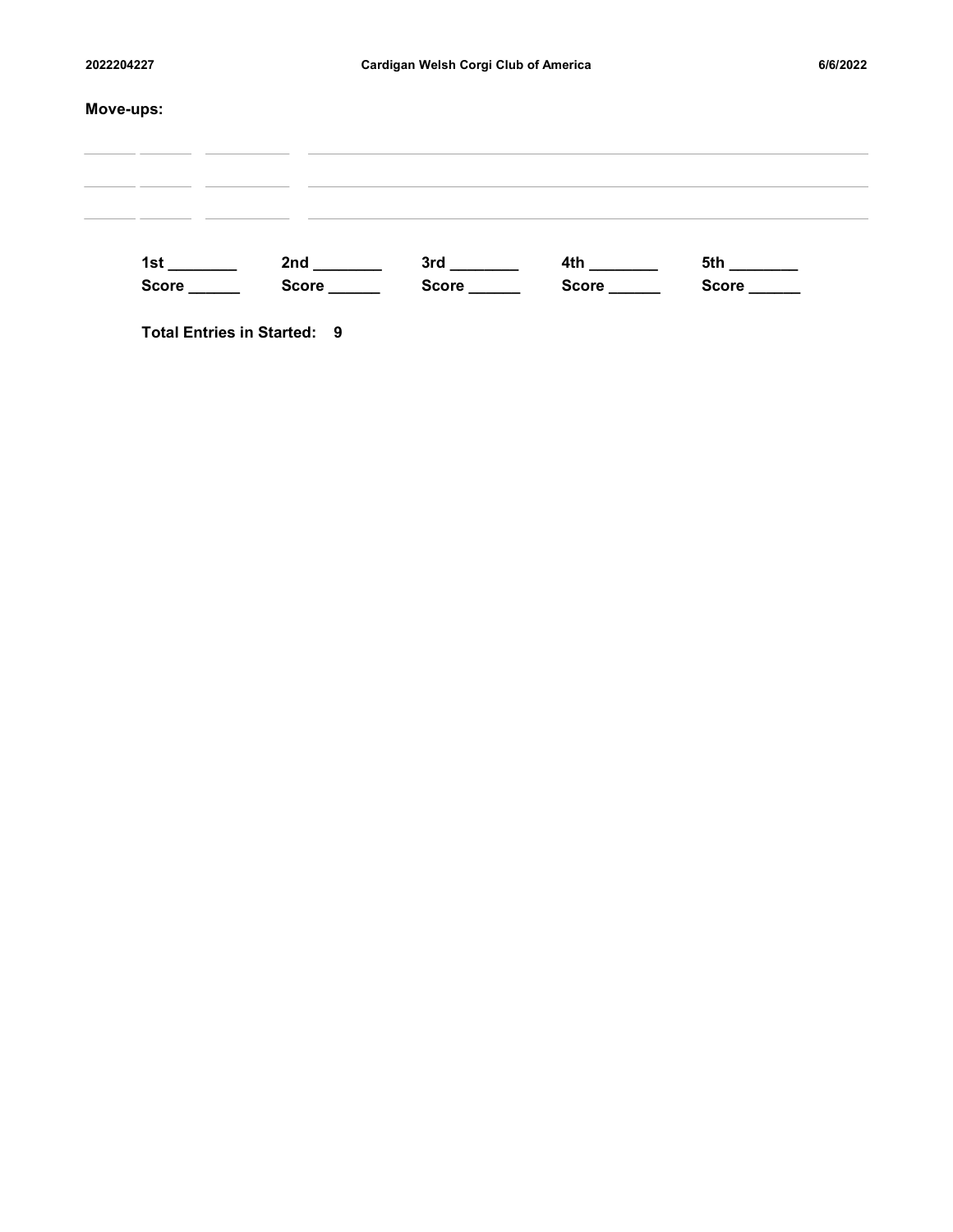### Intermediate - A - Ducks

# 2022204227 Cardigan Welsh Corgi Club of America<br>Intermediate - A - Ducks<br>Ring: Duck Arena Judge: Terry Workman Ring: Duck Arena Judge: Terry Workman

CH SOCIAL DREAMING MATRIX HSAD HSASM CGC. DN34507308. 401 Trixie 7/14/2012. Bitch. Cardigan Welsh Corgi. Breeder: Mary Sue Olcott and Maggie Cannon. By CH Social's Destination Unknown - CH Beaguile Social's Make it Work. Owner(s): Mary Sue Olcott and Maggie Cannon. Handler: Mary Sue Olcott. **402 Sexy Sadie** REDBUD'S SEXY SADIE HSAD HSAS M. DN52610604. 1/3/2018. Bitch. Cardigan Welsh Corgi. Breeder: Jane Crenshaw. By CH Blu Skyy's Ziggy Stardust - Redbud Pluperfect Merrymoon Savoy Truffle. Owner(s): Mary Sue

Olcott and Maggie Cannon. Handler: Mary Sue Olcott.

### Move-ups:

5th \_\_\_\_\_\_\_\_

| 1s    | 2nd   | י יי  | 4th        | $ -$<br>◡ |
|-------|-------|-------|------------|-----------|
| Score | Score | Score | .corc<br>. | Score     |

Total Entries in Intermediate: 2